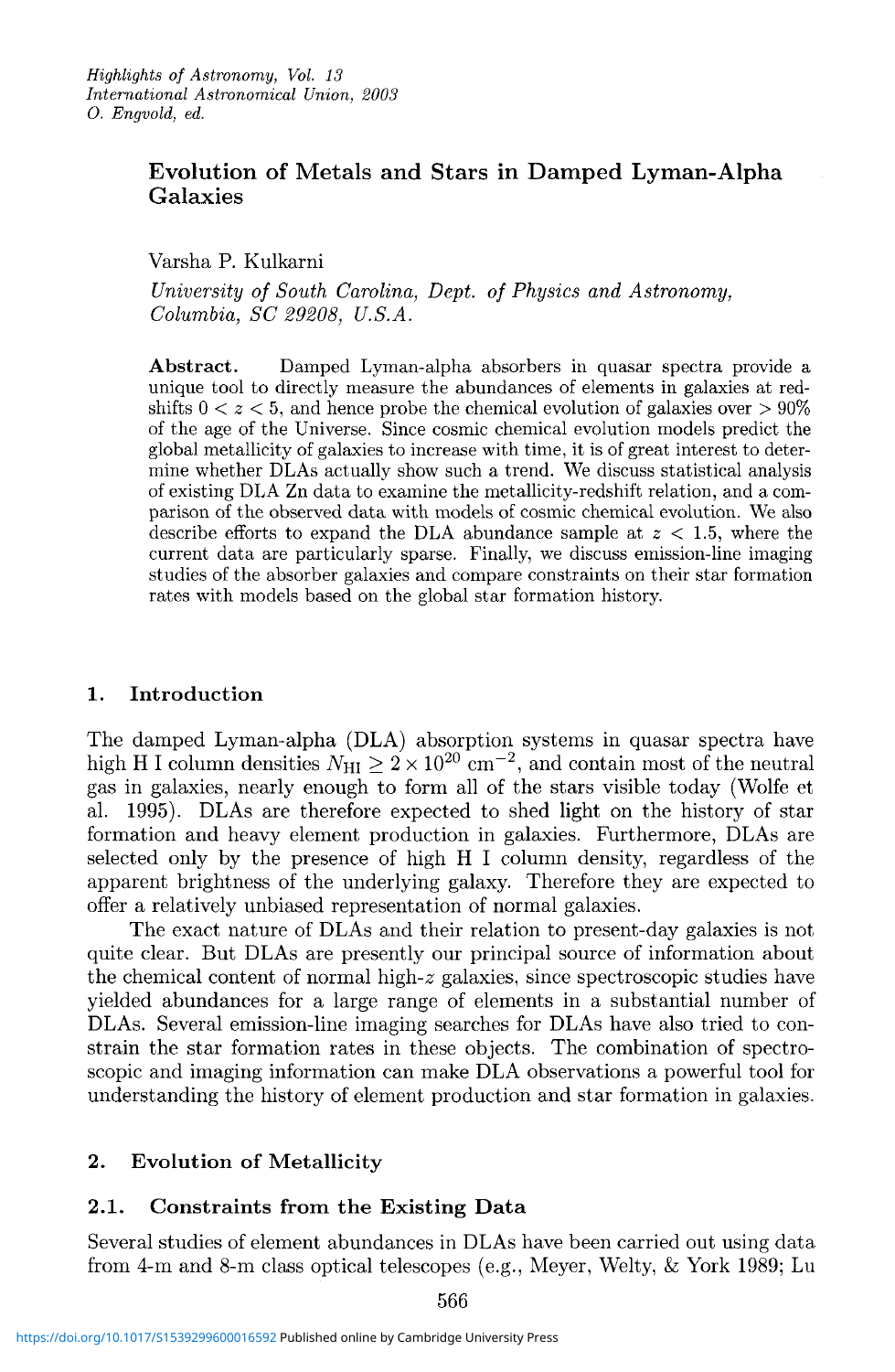et al. 1996; Kulkarni et al. 1996; Kulkarni, Fall, & Truran 1997; Pettini et al. 1994, 1997; Prochaska & Wolfe 1999, 2000; Prochaska et al. 2001, 2003; and references therein). Zn is considered a good probe of the total (gas  $+$  solid phase) metallicity in DLAs because Zn tracks Fe in most Galactic stars, it is undepleted on interstellar dust grains, and the lines of the dominant ionization species Zn II are often unsaturated. The  $N_{\text{HI}}$ -weighted mean metallicity,

$$
\overline{Z} = \frac{\Sigma N (\text{Zn II})_i / \Sigma N (\text{H I})_i}{(\text{Zn/H})_{\odot}} Z_{\odot}, \tag{1}
$$

is a good measure of the global mean metallicity (Kulkarni & Fall 2002).

Most cosmic chemical evolution models ranging from analytical studies to hydrodynamical simulations predict the global metallicity to rise from nearly zero at high *z* to nearly solar at *z =* 0 (e.g., Malaney & Chaboyer 1996; Pei & Fall 1995; Pei, Fall, & Hauser 1999; Somerville et al. 2001; Tissera et al. 2001). The present-day mass-weighted mean metallicity of local galaxies is indeed nearly solar (e.g., Kulkarni & Fall 2002). If DLAs trace an unbiased sample of normal galaxies, their interstellar mean metallicity may also be expected to rise with time. It is therefore of great interest to ask whether or not DLAs actually show this trend. Surprisingly, there has been great debate about this issue, with most studies advocating no evolution in the global mean metallicity (Pettini et al. 1997, 1999; Prochaska & Wolfe 1999; Vladilo et al. 2000; Prochaska & Wolfe 2000; Savaglio 2000; Prochaska et al. 2001; Prochaska & Wolfe 2002).

We have examined this question by compiling 57 DLA Zn measurements for  $0.4 < z < 3.4$  from the literature (36 detections and 21 limits; Kulkarni & Fall 2002). We applied a variety of statistical techniques, including a binned linear  $\chi^2$  fit to  $\overline{Z}$  vs. z, an unbinned  $N(HI)$ -weighted nonlinear  $\chi^2$  fit to an exponential relation, survival analysis to treat limits on Zn, and a comparison of data with chemical evolution models. Fig. 1 shows the  $N(HI)$ -weighted mean metallicity  $\bar{Z}$  vs. redshift relation. Treating limits with survival analysis, the slope of the metallicity-redshift relation is  $-0.26 \pm 0.10$ , consistent at the  $\approx 2-3\sigma$  level both with model predictions  $(-0.25 \text{ to } -0.61)$  and with no evolution. Recently, Prochaska et al.  $(2003)$  have reported a similar value for this slope  $(-0.26 \pm 0.07)$ using Zn data in 11 DLAs together with Fe, Si, S, or O data for 114 other DLAs. These studies suggest that there may be some metallicity evolution in DLAs.

#### **2.2. Improving the Statistics at** z < 1.5

The main reason for the large uncertainty in the slope of the metallicity-redshift relation is the small number of measurements, especially at *z <* 1.5. Most previous DLA Zn studies have focused on  $z > 1.5$  because the Zn II  $\lambda \lambda$  2026, 2062 lines lie in the ultraviolet (UV) for  $z < 0.6$ , and the Lyman- $\alpha$  line lies in the UV for  $z < 1.6$ . For  $0.6 < z < 1.3$ , the Zn II lines can be accessed with ground-based telescopes, but lie at blue wavelengths where most spectrographs have lower sensitivity. It is very important to obtain more data at  $z < 1.5$ , because this regime spans  $\sim 70\%$  of the age of the Universe (for  $\Omega_m = 0.3$ ,  $\Omega_{\Lambda} = 0.7$ ). The low-*z* data have great leverage on the slope of the metallicityredshift relation, and can clarify the relation of DLAs to present-day galaxies.

To improve the statistics of the metallicity-redshift relation at intermediate redshifts, we have recently started a survey of element abundances for DLAs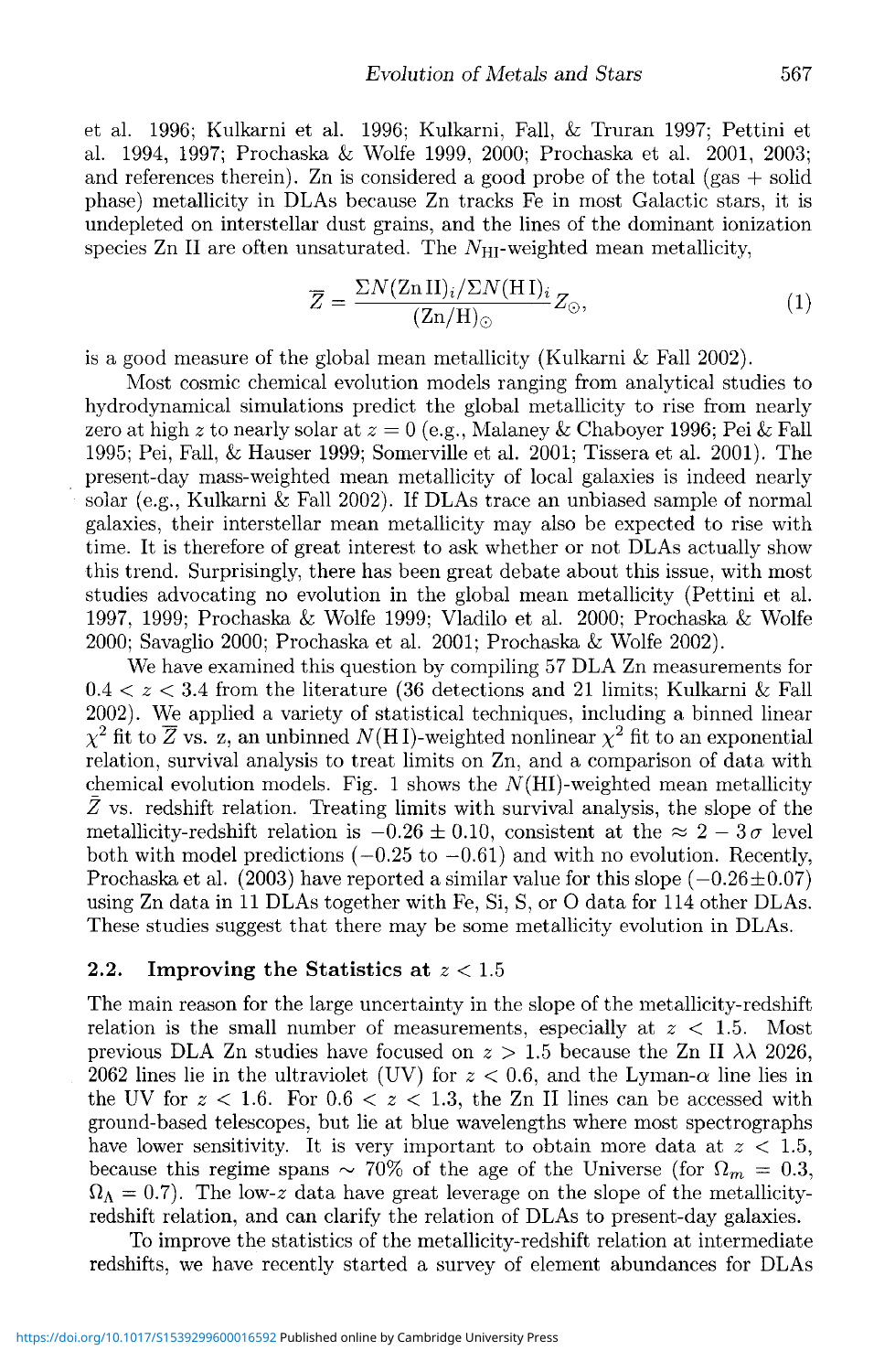

Figure 1.  $N(HI)$ -weighted mean Zn metallicity vs. redshift for DLAs (Kulkarni & Fall 2002). Vertical error bars denote 1  $\sigma$  uncertainties. Horizontal bars denote redshift spreads in each bin. Short-dashed, dotted, solid, and long-dashed curves show, respectively, the mean metallicity in models of Malaney & Chaboyer (1996), Pei & Fall (1995), Pei et al. (1999), and Somerville et al.  $(2001)$ . The nonlinear scale on the top x-axis denotes fractional look-back time for  $\Omega_m = 0.3$  and  $\Omega_\Lambda = 0.7$ .

at  $0.6 < z < 1.5$  using the blue channel spectrograph on the Multiple Mirror Telescope (MMT). These spectra have resolution of  $\approx 75$  km s<sup>-1</sup>, while the S/N near the Zn II  $\lambda$  2026 line is 25-130 for most objects. A wide range of Zn II line strengths is seen among the DLAs in our sample (Khare et al. 2004).

We are also carrying out a study of element abundances in DLAs at  $0.1 <$  $z < 0.5$  with the Hubble Space Telescope. Most of these have log  $N_{\text{HI}} > 20.9$ and are relatively important in determining the  $N_{\text{HI}}$ -weighted mean metallicity at low redshifts. The observations are being obtained with the Space Telescope Imaging Spectrograph (STIS) CCD and near-UV Multi-Anode Micro-channel Array (MAMA), at dispersions of 0.09 or 0.15 A, and are being analyzed with IRAF/STSDAS. Together, our MMT and HST data have so far doubled the  $z < 1.5$  DLA Zn sample. These and future data at  $z < 1.5$  will help to clarify whether or not the global mean metallicity in DLAs shows evolution.

#### **3. Star Formation History**

Closely related to the history of metal production is the history of star formation. The cosmic star formation history has been estimated on the basis of deep galaxy imaging surveys such as the Canada-France Redshift Survey (Lilly et al. 1996) and the Hubble Deep Field (HDF; Madau et al. 1996, 1998). It is interesting to compare the star formation history of DLAs to the global star formation history.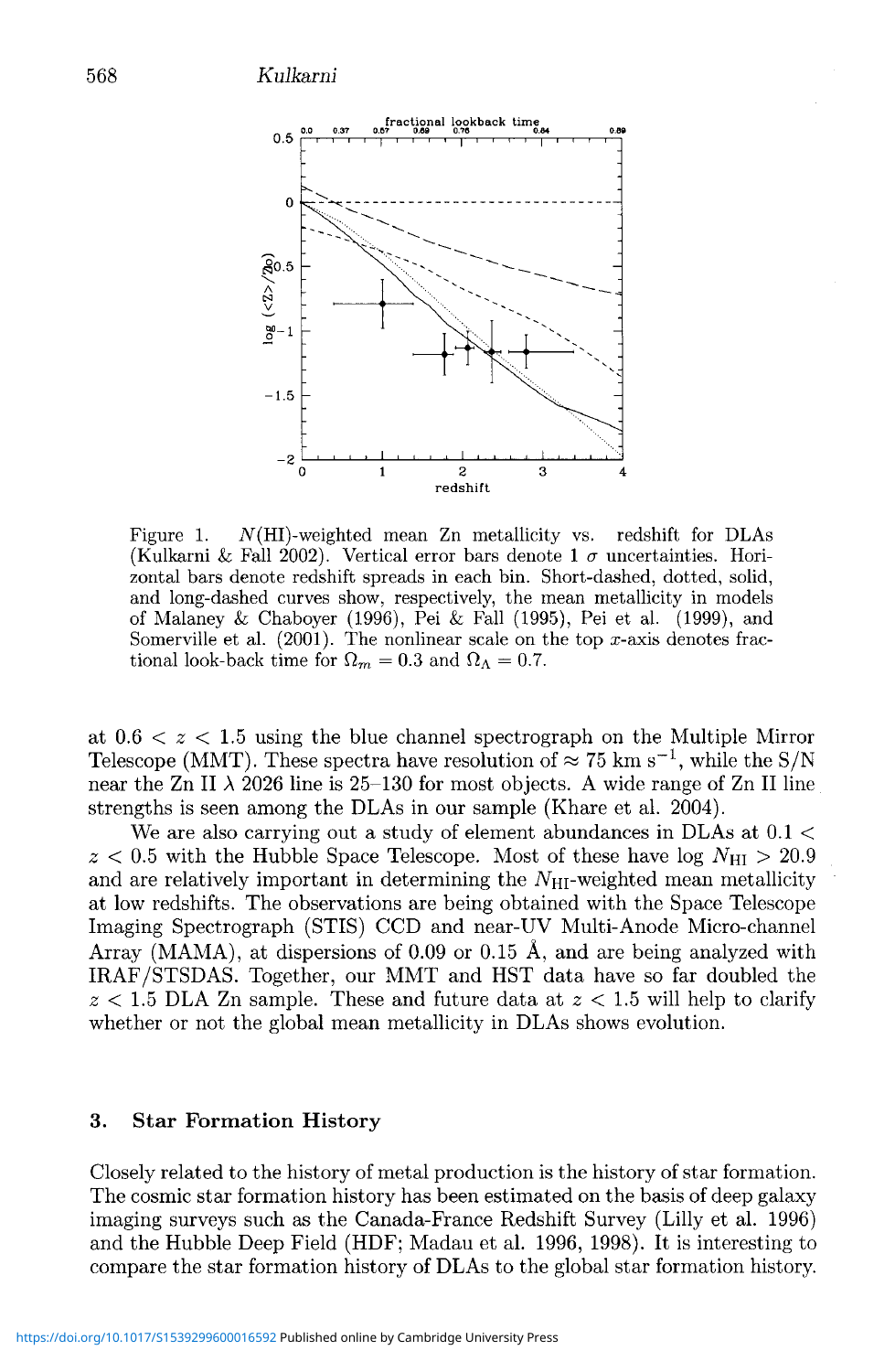

Figure 2. Measurements of SFRs (in  $M_{\odot}$  yr<sup>-1</sup>) for quasar absorption selected objects, based on narrow-band imaging and spectroscopic searches for Ly- $\alpha$  and H- $\alpha$  emission lines. See text for further details.

#### **3.1. Emission-line Imaging Studies of DLAs**

One way to estimate the star formation rates (SFRs) in DLAs is by direct imaging in emission lines such as  $Ly-\alpha$  or H- $\alpha$  commonly found in star-forming regions. The H- $\alpha$  line, although intrinsically weaker than  $Ly-\alpha$ , is less susceptible to effects of dust attenuation. However, the imaging of DLAs is in general difficult because of the possibility of a small angular separation between the quasar and the foreground absorbing galaxy. High-resolution studies with the Hubble Space Telescope have been carried out for some DLAs. For the low-z DLAs, a variety of morphologies has been observed. For high-z DLAs  $(z \geq 1.5)$ , the situation remains unclear. Most attempts to detect and spectroscopically confirm high-z DLA galaxies with  $z_{\text{abs}} < z_{\text{em}}$  have been unsuccessful.

To detect the underlying galaxies and measure their SFRs, we are carrying out deep imaging studies of high-redshift absorbers using HST and groundbased facilities. With the Near Infrared Camera and Multi-Object Spectrograph (NICMOS) on the HST, we have obtained diffraction-limited continuum and H- $\alpha$  images of DLAs with  $z \approx 1.9$ , at a FWHM of 0.15-0.17" (Kulkarni et al. 2000, 2001). The highly stable and reproducible point spread function (PSF) of the HST NICMOS enabled us to search for absorbing galaxies as close as  $\sim 0.2''$  from the quasar. After careful PSF subtraction, only a few compact features were seen, which did not show excess emission in  $H-\alpha$  compared to the continuum. The non-detections imply 3  $\sigma$  upper limits on the SFRs of 1.3 – 4.0  $M_{\odot}$  yr<sup>-1</sup>. These limits are much tighter than those reached previously (e.g., with ground-based spectroscopy of Bunker et al. 1999). A similar conclusion has also been reached by Bouché et al. (2001) for a  $z \approx 0.7$  DLA.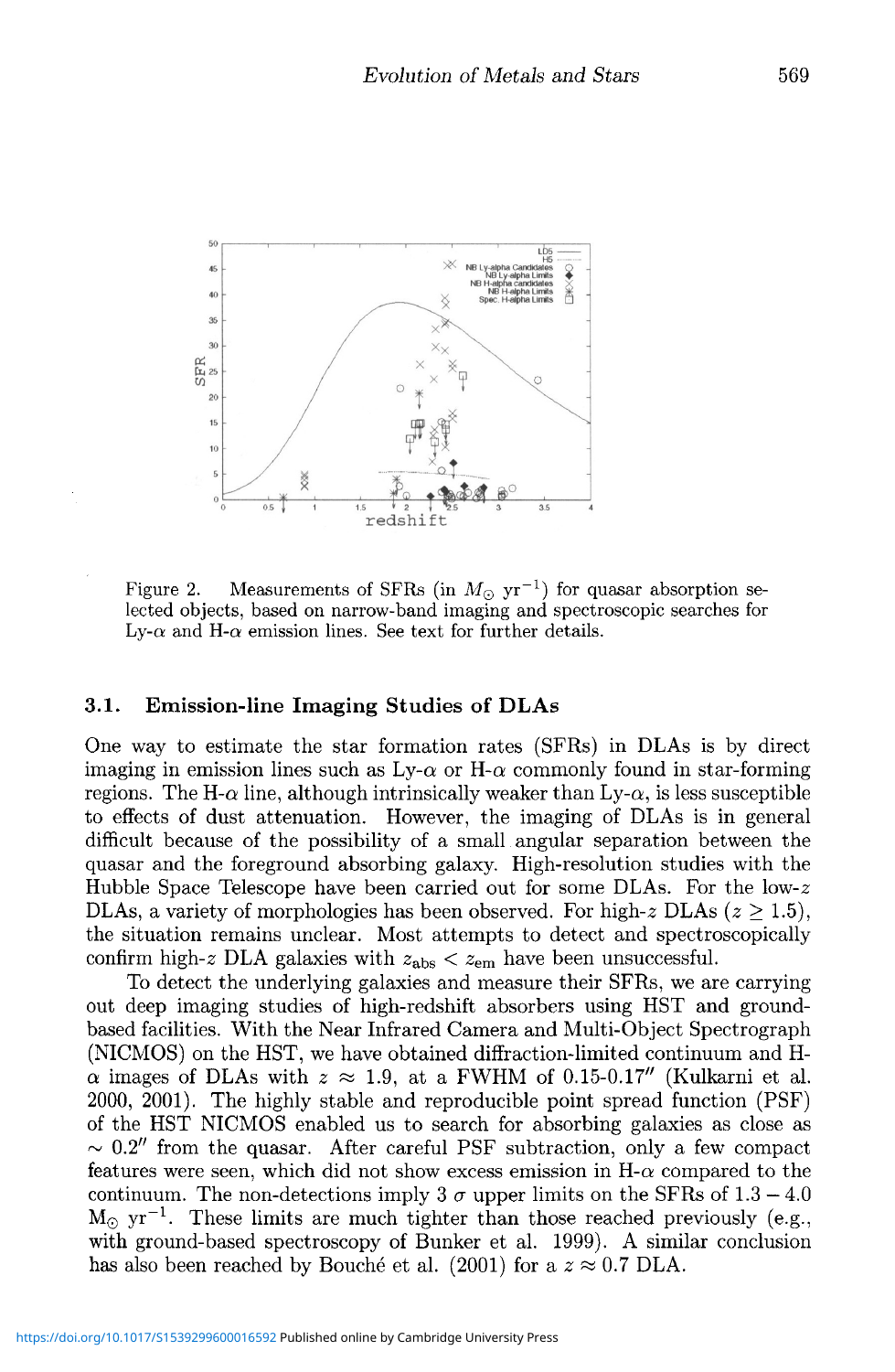# 570 *Kulkarni*

Recently, we have obtained deep  $Lv-\alpha$  images of quasar absorber fields at  $z = 2.3 - 2.6$  using the NASA Goddard Space Flight Center's Fabry Perot (FP) imager at the Apache Point Observatory (APO) 3.5 m telescope (Kulkarni et al. 2003). The FP serves as a tunable narrow-band filter (400-700 km s<sup>-1</sup> FWHM). In integrations of 400-720 minutes per object, we are reaching  $3\sigma$  flux sensitivity of  $1.0 \times 10^{-17}$  erg s<sup>-1</sup> cm<sup>-2</sup>, allowing some of the best existing SFR constraints.

## **3.2. Comparison with Global Star Formation History**

Fig. 2 shows a compilation of SFRs vs. redshift data for quasar absorbers from our NICMOS studies and other emission-line studies in the literature. All measurements are normalized to  $q_0 = 0.5$  and  $H_0 = 70$  km s<sup>-1</sup> Mpc<sup>-1</sup>. The curves show the predictions of Bunker et al. (1999), for the cross-section-weighted SFR for large proto-spiral disks (LD5) and sub-galactic pieces in a hierarchical scenario (H5). These calculations are based on the closed-box global SFR model of Pei & Fall (1995), which agrees with the luminosity density of galaxies from the deep imaging surveys such as the HDF.

Many of the data points in Fig. 2 are for candidates that have not been confirmed spectroscopically. But it is clear that the SFRs of a large fraction of the absorption-selected objects lie far below the model predictions. Thus there appears to be a dichotomy between the absorption and emission pictures of the star formation history of galaxies. This discrepancy seems related to the "missing metals problem" noted by Wolfe et al. (2003). Using C II\* absorption, they estimate SFRs per unit area in DLAs to be comparable to the Galactic value, but find the predicted metal density to be far higher than the observations. One possibility is that the SFRs appear to be low because of dust attenuation, which could also make the metallicity-redshift relation appear flatter than it really is (e.g., Kulkarni & Fall 2002 and references therein). Another possibility is that star formation occurs in compact regions. Further spectroscopic and imaging studies, including large samples of radio-selected quasars, are essential to better understand how important dust selection effects are and where DLAs lie in the overall history of metal production and star formation in galaxies.

### **4. Acknowledgments**

**It** is a pleasure to thank my collaborators Drs. S. M. Fall, D. G. York, J. M. Hill, B. Woodgate, P. Palunas, P. Khare, J. Lauroesch, J. W. Truran, D. E. Welty, and Ms. D. Thatte. I am grateful for support from the National Science Foundation grant AST-0206197, NASA / Space Telecope Science Institute grant GO-9441.01 and from the Univ. of South Carolina Research Foundation. Finally, I thank the organizers of this very fruitful Joint Discussion for inviting me.

### **References**

Bouche, N., Lowenthal, J. D., Charlton, J. C, Bershady, M. A., Churchill, C. W., & Steidel, C. C. 2001, ApJ, 550, 585

Bunker, A. J., Warren, S. J., Clements, D. L., Williger, G. M., & Hewitt, P. C. 1999. MNRAS, 309, 875